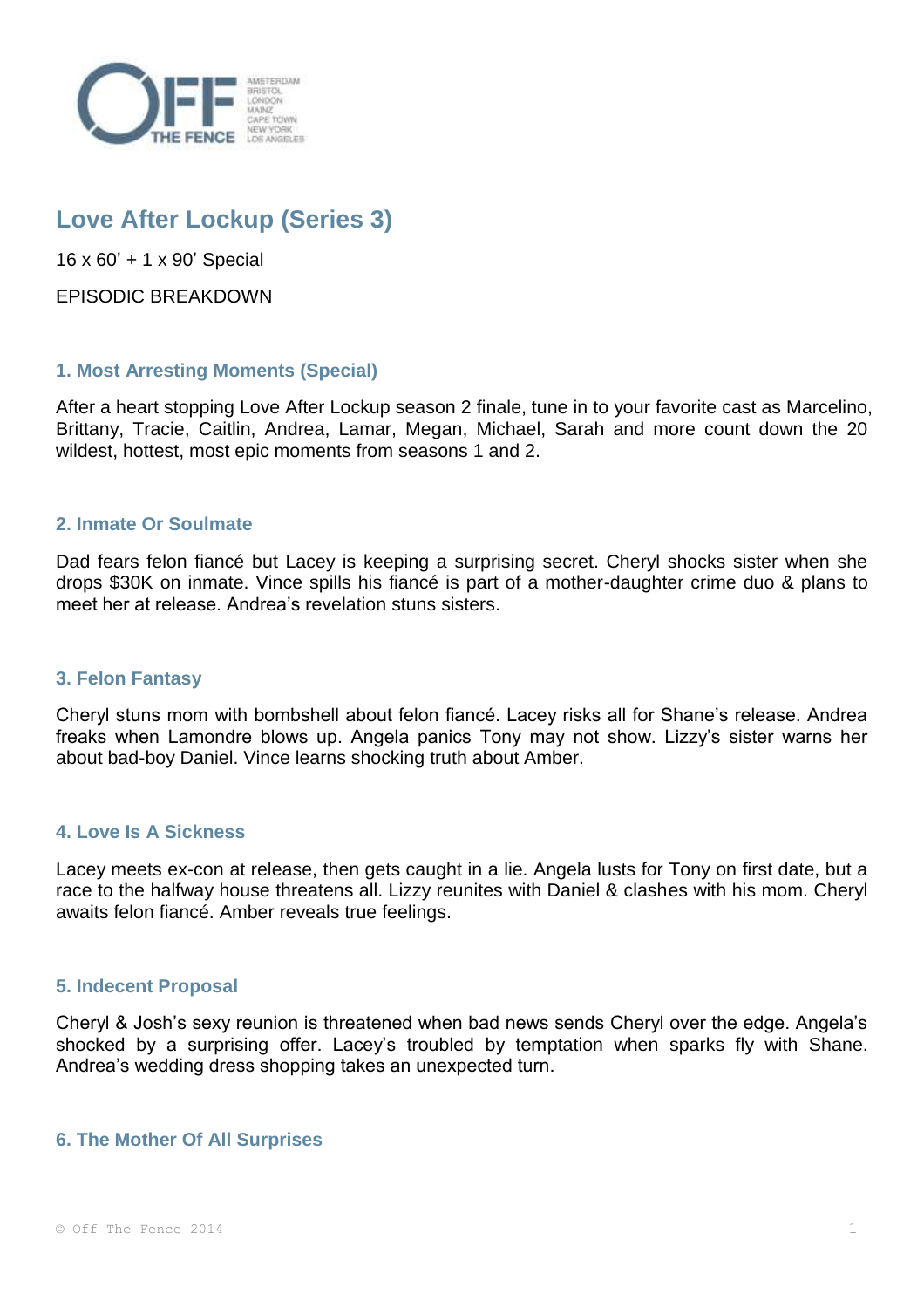Tony shocks Angela with alarming news. Cheryl breaks down when Josh's mom makes a shocking accusation. Shane gets grilled by Lacey's best friend. Andrea loses it when Lamondre reveals the truth. Tensions ignite between Lizzy & Daniel's mom.

# **7. Catch Me If You Can**

Angela searches for her fugitive fiancé, Tony, on the run from the police. Lacey drops a bombshell on Shane. Amber questions Vince's shocking prison hustle. Lizzy & Daniel's sexy reunion. Glorietta stuns mom with felon fiancé revelation.

# **8. Menace to Society**

Detective drops bombshell on Andrea about inmate fiancé. Cheryl loses it when Josh reveals shocking charges. Amber's friend suspects Vince is a con. Lacey stuns dad with shocking revelation. Lizzy snaps when Daniel's mom goes too far.

# **9. Dirty Laundry**

Angela's quest to find Tony takes a shocking turn when she faces off with a mystery woman. Lacey drops bombshell on fiancé John. Alex keeps a surprising secret. Andrea reveals devastating news to Lamondre. Vince gets grilled by Amber's friend.

#### **10. Snitches Get Stitches**

Lizzy's dangerous encounter with an ex threatens Daniel's freedom & her secret. Shane's bold move stuns Lacey. Cheryl & Josh's risky search. Vince clashes with Amber's friends. Angela races to Tony to get answers. Glorietta's mom grills felon fiancé.

# **11. Love the Way You Lie**

Angela makes a shocking discovery about Tony. Lacey drops another bombshell on Shane. Glorietta & Alex's romantic dinner takes a turn. Cheryl loses it at Josh's family BBQ. Amber confronts Vince & unleashes major doubts.

#### **12. Dangerous Engagements**

Lizzy stuns Daniel with shocking results. Glorietta's engagement party blows up when mom faces off with her felon fiancé. Shane's surprise leads Lacey to a major meltdown. Cheryl questions Josh. Amber & Vince reach a crossroads.

#### **13. Love or Con**

Lacey awaits fiancé John's release, but new lover threatens all. Amber reveals Puppy's secret plan. Tony begs Angela for a second chance. Glorietta shops for a wedding dress while Alex has a sneaky rendezvous. Daniel cons mom.